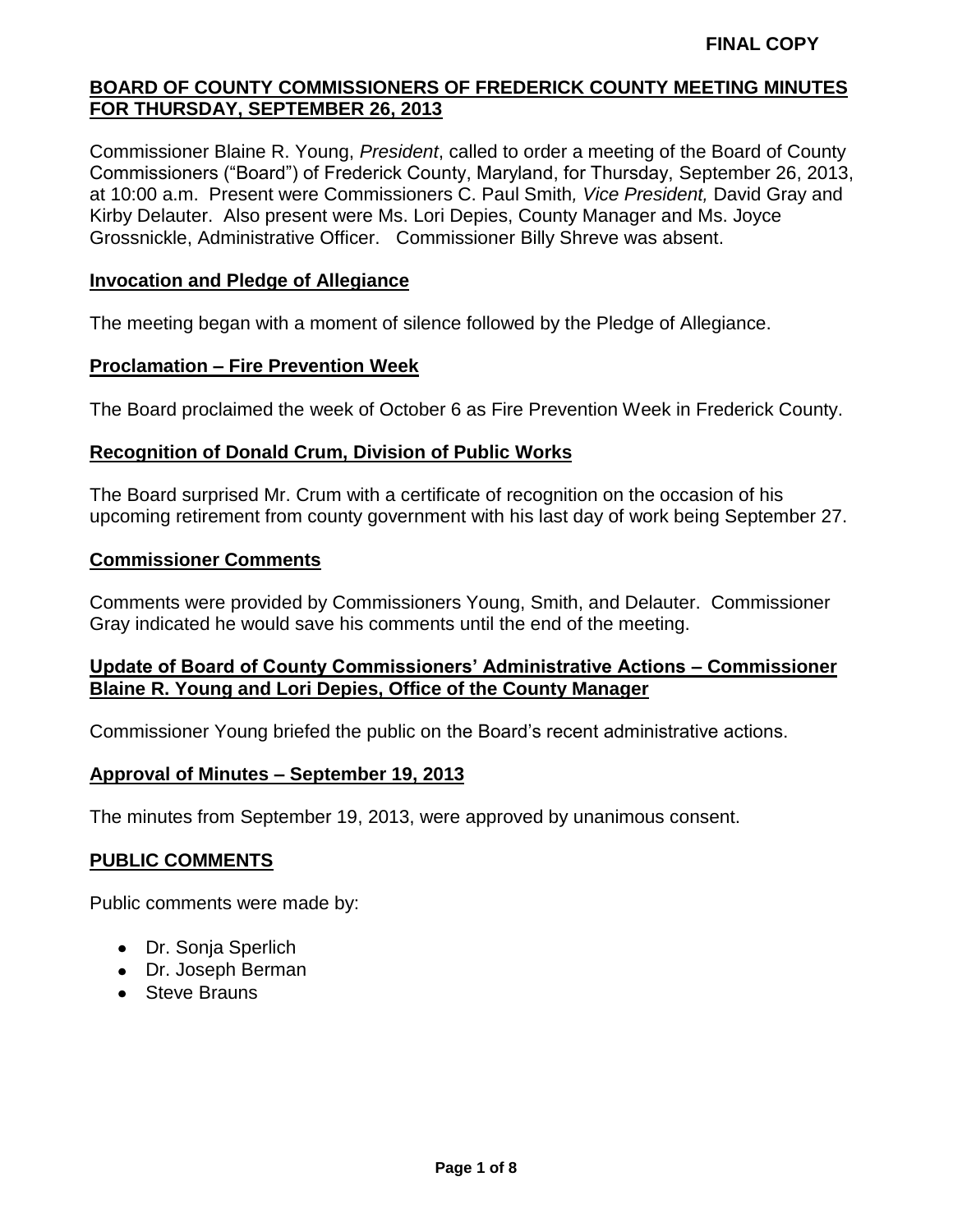# **PUBLIC HEARING**

# **To Consider an Ordinance to Revise Chapter 1-21 of the Frederick County Code (Forest Resource Ordinance) – Eric Soter and Mike Wilkins, Community Development Division**

Mr. Wilkins noted that due to House Bill 706 (Forest Conservation Act of 2013), which became effective October 1, 2013, it required staff to make several changes to Frederick County's Forest Resource Ordinance as follows:

- Add definitions for "Priority Funding Area" and "Stream Restoration Project
- Add the following project types to the current list of projects that are exempt from the provisions of the Forest Resource Ordinance:
	- o Stream restoration projects that meet certain criteria.
	- o Maintenance or retrofitting of stormwater management structures with certain stipulations.
	- $\circ$  Redevelopment of previously developed areas covered by impervious surface where located with a Priority Funding Area.

There were no public comments.

*Motion to approve and adopt the proposed ordinance as presented by staff – Passed 4-0.*

| <b>COMMISSIONERS</b> | <b>MOTION</b> | <b>SECOND</b> | <b>YES</b>                | <b>NO</b> | <b>ABSTAIN</b> | <b>NOT PRESENT</b> |
|----------------------|---------------|---------------|---------------------------|-----------|----------------|--------------------|
| Young                |               |               | $\ddot{\phantom{1}}$<br>  |           |                |                    |
| <b>Smith</b>         |               |               | Λ                         |           |                |                    |
| <b>Shreve</b>        |               |               |                           |           |                |                    |
| Grav                 |               |               | ٠.                        |           |                |                    |
| <b>Delauter</b>      |               |               | $\ddot{\phantom{1}}$<br>^ |           |                |                    |

(A copy of the approved/adopted ordinance can be obtained in the County Manager's Office or from the county's website, [www.FrederickCountyMD.gov.](http://www.frederickcountymd.gov/))

#### **CONSENT AGENDA**

The following items were considered on the consent agenda:

- Purchasing Memo #14-046 Bid #14-021, Frederick Animal Health Laboratory Roof Replacement
- Purchasing Memo #14-048 Grinder Pump Maintenance and Repair
- Purchasing Memo #14-049 Local Calling Services (Piggyback Contract)
- Purchasing Memo #14-050 Snow Removal Services
- Purchasing Memo #14-051 Urbana Community Park Bioretention Project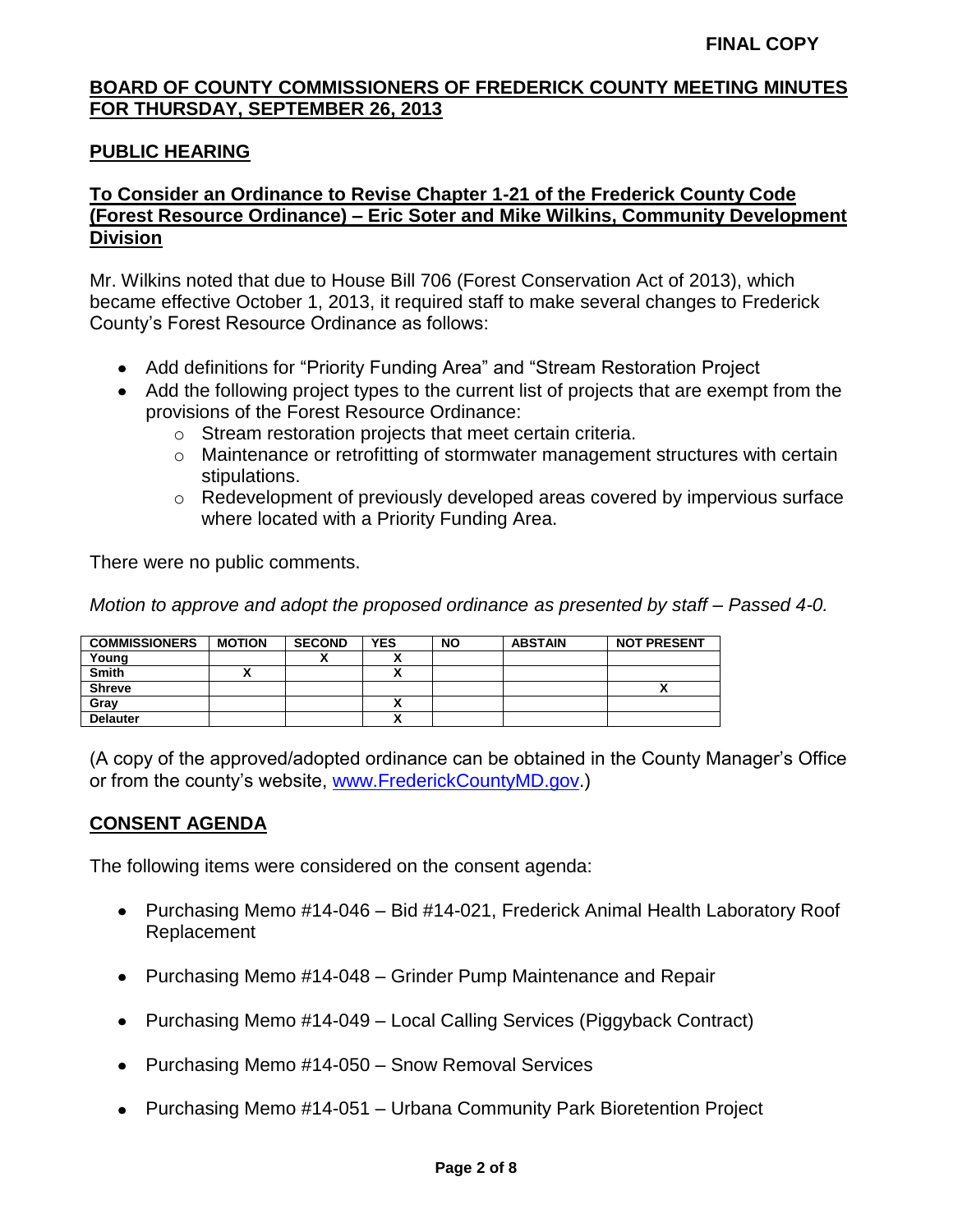- #BT-14-051, Fire and Rescue Services Division
- Approval of the FY 2014 Money Follows the Person Options Counseling Grant Application and HIPPAA Business Associate Agreement
- FY 2014 Area Plan and Senior Medicare Patrol Grant
- Department of Aging Community Foundation Grant Application
- FY 2014 Maryland Family Network Services Contract Agreements for Family Support Center **and** Budget Transfer
- Renewal of Promoting Safe and Stable Families Memorandum of Agreement **and** Budget Transfer
- Approval of FY 2014 Advanced Life Support Education Grant Agreement **and** Associated Budget Transfer(s)
- Hazard Mitigation Grant Program Application

*Motion to approve the consent agenda as presented – Passed 4-0.*

| <b>COMMISSIONERS</b> | <b>MOTION</b> | <b>SECOND</b> | <b>YES</b> | <b>NO</b> | <b>ABSTAIN</b> | <b>NOT PRESENT</b> |
|----------------------|---------------|---------------|------------|-----------|----------------|--------------------|
| Young                |               |               |            |           |                |                    |
| <b>Smith</b>         |               |               | Δ          |           |                |                    |
| <b>Shreve</b>        |               |               |            |           |                | Λ                  |
| Gray                 |               |               |            |           |                |                    |
| <b>Delauter</b>      |               |               | ^          |           |                |                    |

# **AGENDA BRIEFING**

Commissioner Young noted the following public hearings were scheduled for Tuesday, October 1, 2013: Rezoning Case #/R-05-09(A) Ballenger Run Planned Unit Development (PUD) and the Ballenger Run PUD Development Rights and Responsibilities Agreement.

# **WORKSESSION**

# **Appointments/Reappointments to Boards/Commissions – Joyce Grossnickle, Office of the County Manager**

Commission on Aging

There were no public comments.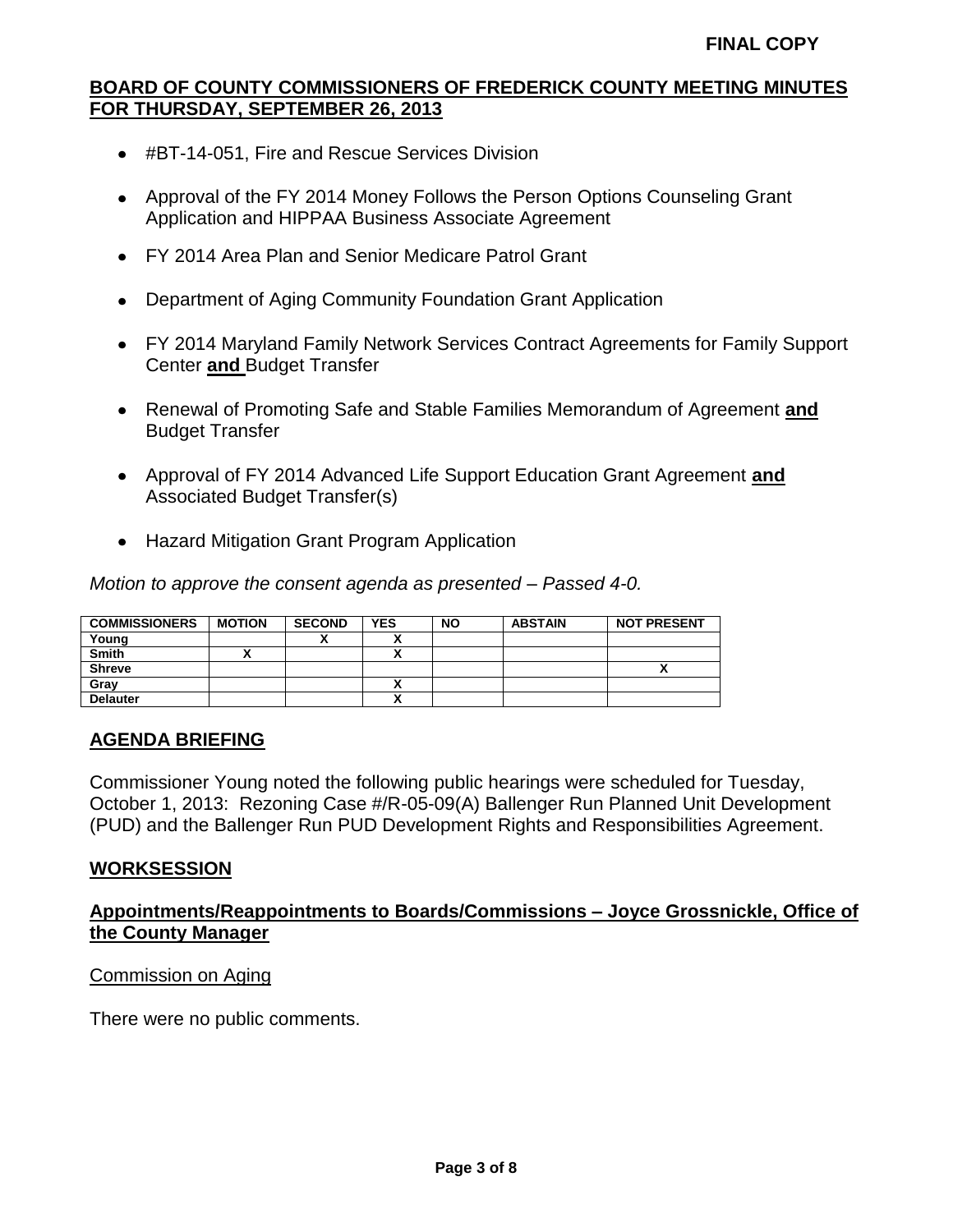*Motion to appoint Ann Holiday for a term to expire June 30, 2015 – Passed 4-0.*

| <b>COMMISSIONERS</b> | <b>MOTION</b> | <b>SECOND</b> | <b>YES</b> | <b>NO</b> | <b>ABSTAIN</b> | <b>NOT PRESENT</b> |
|----------------------|---------------|---------------|------------|-----------|----------------|--------------------|
| Young                |               |               |            |           |                |                    |
| <b>Smith</b>         |               |               |            |           |                |                    |
| <b>Shreve</b>        |               |               |            |           |                |                    |
| Gray                 |               |               |            |           |                |                    |
| <b>Delauter</b>      |               |               |            |           |                |                    |

The Board took no action at this time on the remaining applicant, D. Sue Thomson.

Mental Health Management Agency Board of Directors

There were no public comments.

*Motion to appoint Ashley VanCleef, Esquire, for a term to expire June 30, 2016 – Passed 4-0.*

| <b>COMMISSIONERS</b> | <b>MOTION</b> | <b>SECOND</b> | <b>YES</b> | <b>NO</b> | <b>ABSTAIN</b> | <b>NOT PRESENT</b> |
|----------------------|---------------|---------------|------------|-----------|----------------|--------------------|
| Young                |               |               |            |           |                |                    |
| <b>Smith</b>         |               |               |            |           |                |                    |
| <b>Shreve</b>        |               |               |            |           |                |                    |
| Gray                 |               |               |            |           |                |                    |
| <b>Delauter</b>      |               | ́             |            |           |                |                    |

Public Library Board

There were no public comments.

*Motion to appoint Debbie Kiser for a term to expire June 30, 2014 – Passed 4-0.*

| <b>COMMISSIONERS</b> | <b>MOTION</b> | <b>SECOND</b> | <b>YES</b> | <b>NO</b> | <b>ABSTAIN</b> | <b>NOT PRESENT</b> |
|----------------------|---------------|---------------|------------|-----------|----------------|--------------------|
| Young                |               |               |            |           |                |                    |
| Smith                |               | '             | ^          |           |                |                    |
| <b>Shreve</b>        |               |               |            |           |                |                    |
| Gray                 |               |               |            |           |                |                    |
| <b>Delauter</b>      |               |               | `<br>^     |           |                |                    |

# **ADMINISTRATIVE BUSINESS**

**Bid Award – Purchasing Memo #14-047, Consulting Services Related to Frederick County's National Pollution Discharge Elimination System (NPDES) MS4 Permit (Sole Source) – Diane George, Finance Division**

*Motion to approve Bid Award – Purchasing Memo #14-047 – Passed 4-0.*

| <b>COMMISSIONERS</b> | <b>MOTION</b> | <b>SECOND</b> | <b>YES</b>   | <b>NO</b> | <b>ABSTAIN</b> | <b>NOT PRESENT</b> |
|----------------------|---------------|---------------|--------------|-----------|----------------|--------------------|
| Young                |               |               |              |           |                |                    |
| <b>Smith</b>         |               |               |              |           |                |                    |
| <b>Shreve</b>        |               |               |              |           |                |                    |
| Grav                 |               |               | n            |           |                |                    |
| <b>Delauter</b>      |               | ↗             | $\mathbf{v}$ |           |                |                    |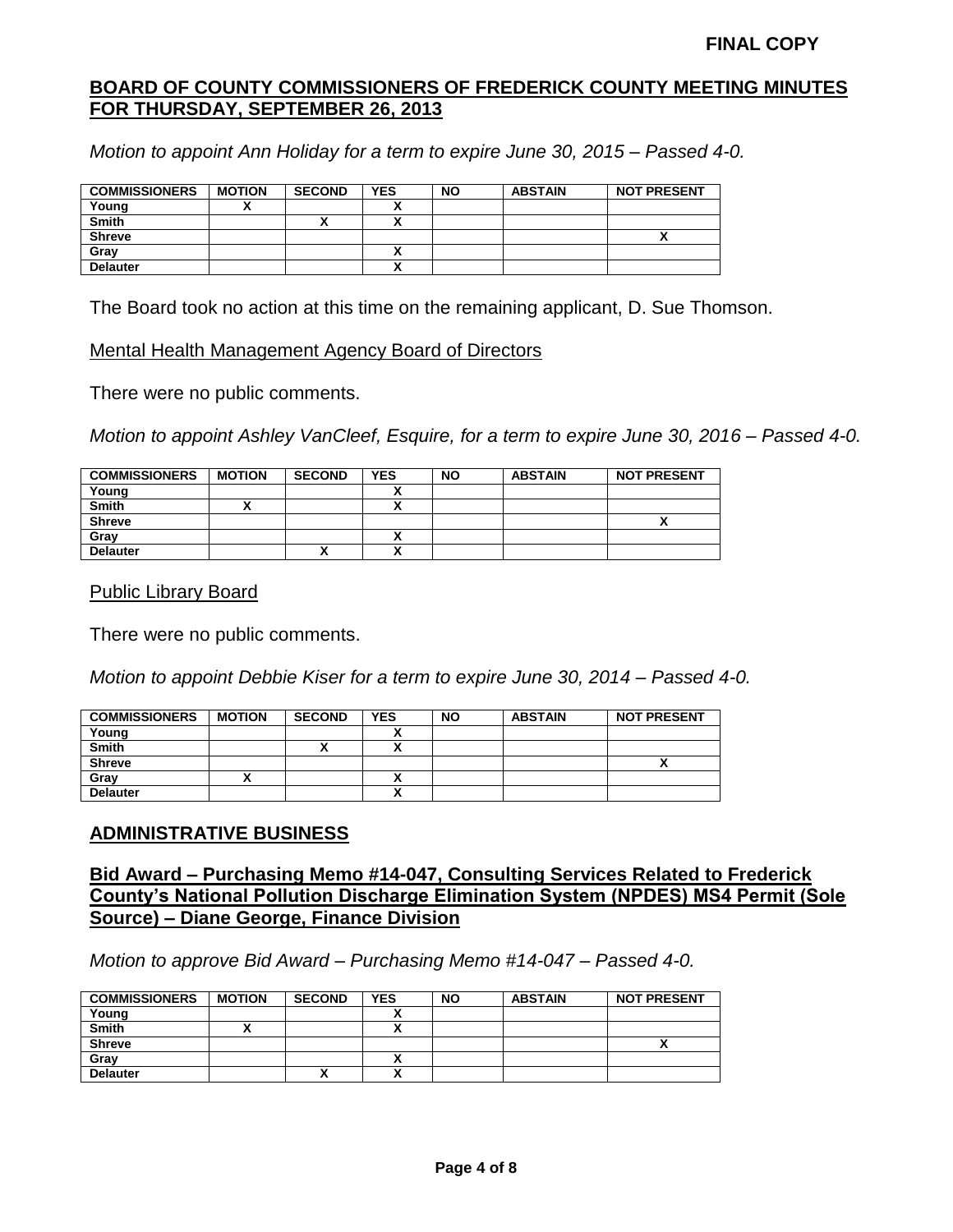#### **Grant Application to the Community Foundation of Frederick County to Fund Early Childhood School Readiness Program – Shelly Toms, Citizens Services Division**

*Motion to approve grant application – Passed 4-0.*

| <b>COMMISSIONERS</b> | <b>MOTION</b> | <b>SECOND</b> | <b>YES</b> | <b>NO</b> | <b>ABSTAIN</b> | <b>NOT PRESENT</b> |
|----------------------|---------------|---------------|------------|-----------|----------------|--------------------|
| Young                |               |               |            |           |                |                    |
| <b>Smith</b>         |               |               |            |           |                |                    |
| <b>Shreve</b>        |               |               |            |           |                |                    |
| Grav                 |               |               |            |           |                |                    |
| <b>Delauter</b>      |               | ,,            |            |           |                |                    |

# **Requesting Non-benefited Additional Kennel Technician Position – Harold Domer, Animal Control Division**

*Motion to approve request for non-benefited additional kennel technician position – Passed 4-0.*

| <b>COMMISSIONERS</b> | <b>MOTION</b> | <b>SECOND</b> | <b>YES</b>               | <b>NO</b> | <b>ABSTAIN</b> | <b>NOT PRESENT</b> |
|----------------------|---------------|---------------|--------------------------|-----------|----------------|--------------------|
| Young                |               |               |                          |           |                |                    |
| <b>Smith</b>         |               |               | $\overline{\phantom{a}}$ |           |                |                    |
| <b>Shreve</b>        |               |               |                          |           |                | ,,                 |
| Gray                 |               |               | $\overline{\phantom{a}}$ |           |                |                    |
| <b>Delauter</b>      |               |               |                          |           |                |                    |

# **Proposal to Modify the Regulations to the Ambulance Transport Fee Program – Chief Denise Pouget and Tawanda Bailey, Fire and Rescue Services Division**

*Motion to approve proposed changes to the Ambulance Transport Fee Program – Passed 4-0.*

| <b>COMMISSIONERS</b> | <b>MOTION</b> | <b>SECOND</b> | <b>YES</b>               | <b>NO</b> | <b>ABSTAIN</b> | <b>NOT PRESENT</b> |
|----------------------|---------------|---------------|--------------------------|-----------|----------------|--------------------|
| Young                |               |               |                          |           |                |                    |
| <b>Smith</b>         |               |               | $\mathbf{r}$             |           |                |                    |
| <b>Shreve</b>        |               |               |                          |           |                |                    |
| Gray                 |               | '             | $\overline{\phantom{a}}$ |           |                |                    |
| <b>Delauter</b>      |               |               |                          |           |                |                    |

# **FY 2015 Operating Budget Calendar and Preliminary Direction – Regina Howell, Budget Office, Office of the County Manager**

*Motion to approve the FY 2015 Operating Budget calendar – Passed 4-0.*

| <b>COMMISSIONERS</b> | <b>MOTION</b> | <b>SECOND</b> | <b>YES</b> | <b>NO</b> | <b>ABSTAIN</b> | <b>NOT PRESENT</b> |
|----------------------|---------------|---------------|------------|-----------|----------------|--------------------|
| Young                |               |               |            |           |                |                    |
| <b>Smith</b>         |               |               |            |           |                |                    |
| <b>Shreve</b>        |               |               |            |           |                |                    |
| Gray                 |               |               |            |           |                |                    |
| <b>Delauter</b>      |               |               |            |           |                |                    |

# **COMMISSIONERS COMMENTS**

Comments were provided by Commissioner Gray.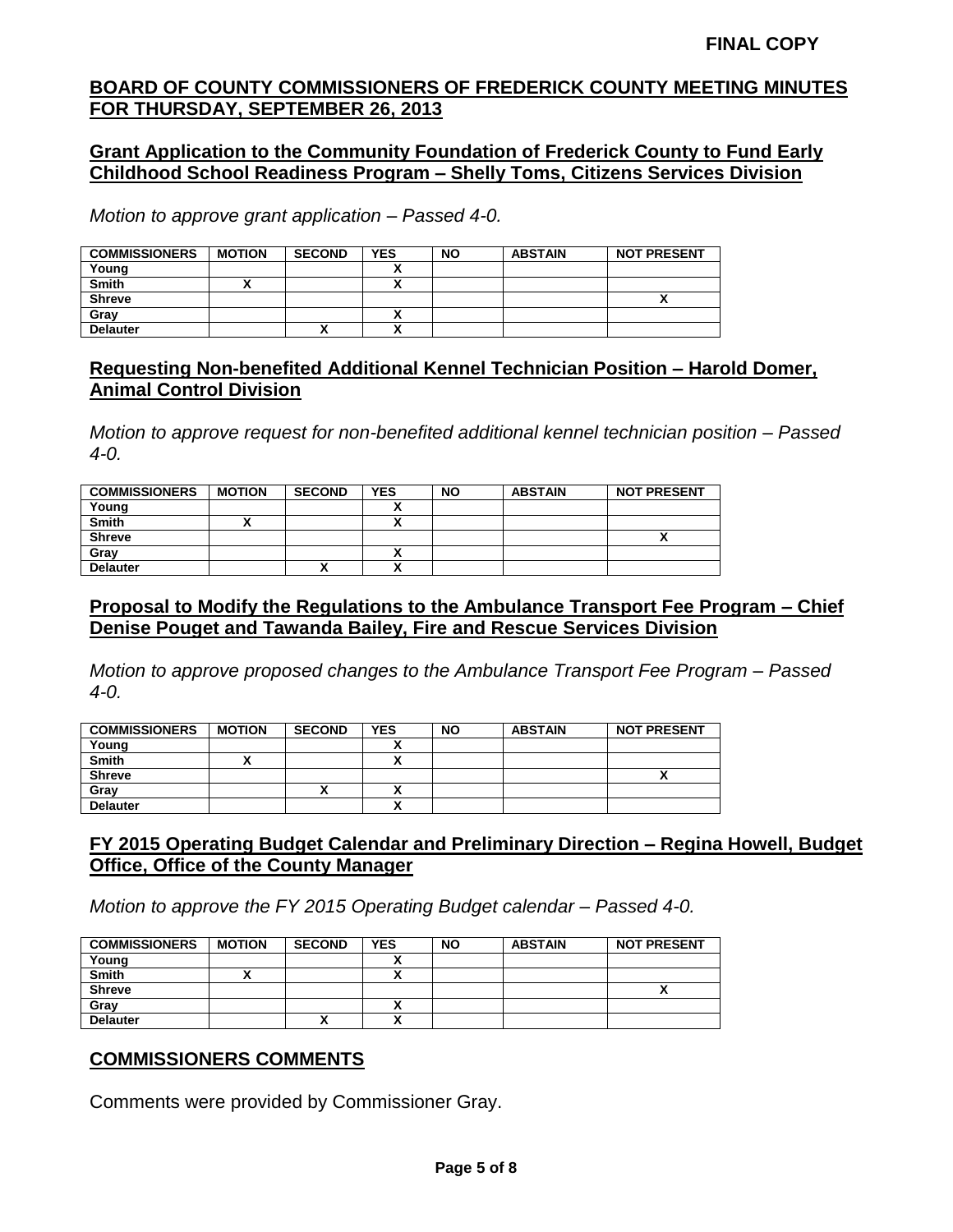#### **PUBLIC COMMENTS**

There were no public comments.

#### **QUESTIONS - PRESS**

There were no questions from the press.

#### **CLOSED SESSION**

Maryland Annotated Code State Government Article § 10-508(a)(14) – to discuss a matter related to a negotiation strategy before a contract is awarded.

**Topic** – To establish the terms and strategy for sale of surplus property.

*Motion to go into closed session – Passed 4-0.*

| <b>COMMISSIONERS</b> | <b>MOTION</b> | <b>SECOND</b> | <b>YES</b>   | <b>NO</b> | <b>ABSTAIN</b> | <b>NOT PRESENT</b> |
|----------------------|---------------|---------------|--------------|-----------|----------------|--------------------|
| Young                |               |               | $\mathbf{v}$ |           |                |                    |
| <b>Smith</b>         |               |               |              |           |                |                    |
| <b>Shreve</b>        |               |               |              |           |                |                    |
| Grav                 |               |               | A            |           |                |                    |
| <b>Delauter</b>      |               | Λ             | ↗            |           |                |                    |

#### **ADJOURN**

The meeting adjourned at 11:35 a.m.

Joyce M. Grossnickle Administrative Officer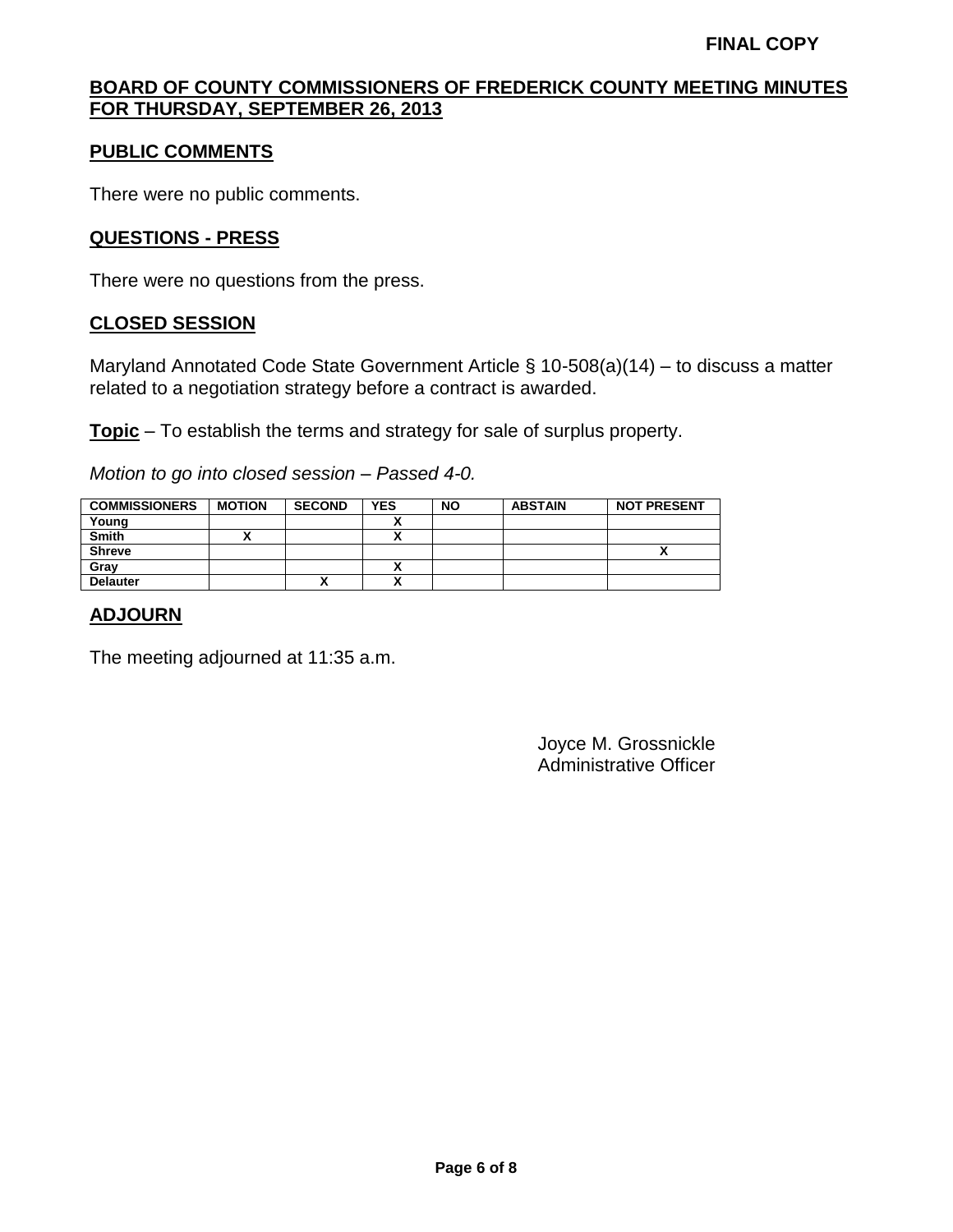# **FORM OF STATEMENT FOR CLOSING THE MEETING OF THURSDAY, SEPTEMBER 26, 2013**

# **STATUTORY AUTHORITY TO CLOSE SESSION**

**State Government Article §10-508(a):** (14) – to discuss a matter related to a negotiation strategy before a contract is awarded.

#### **Motion:**

Upon a motion by Commissioner Smith, seconded by Commissioner Delauter, the Board voted 4-0 to go into closed session under the Maryland Annotated Code State Government Article § 10-508(a) (14) – to discuss a matter related to a negotiation strategy before a contract is awarded. Commissioner Shreve was absent.

# **Time and Location:**

11:35 a.m. – Third Floor Meeting Room, Winchester Hall

# **Topic to be Discussed:**

To establish the terms and strategy for sale of surplus property.

\_\_\_\_\_\_\_\_\_\_\_\_\_\_\_\_\_\_\_\_\_\_\_\_\_\_\_\_\_\_\_\_\_\_\_ Joyce Grossnickle, Administrative Officer